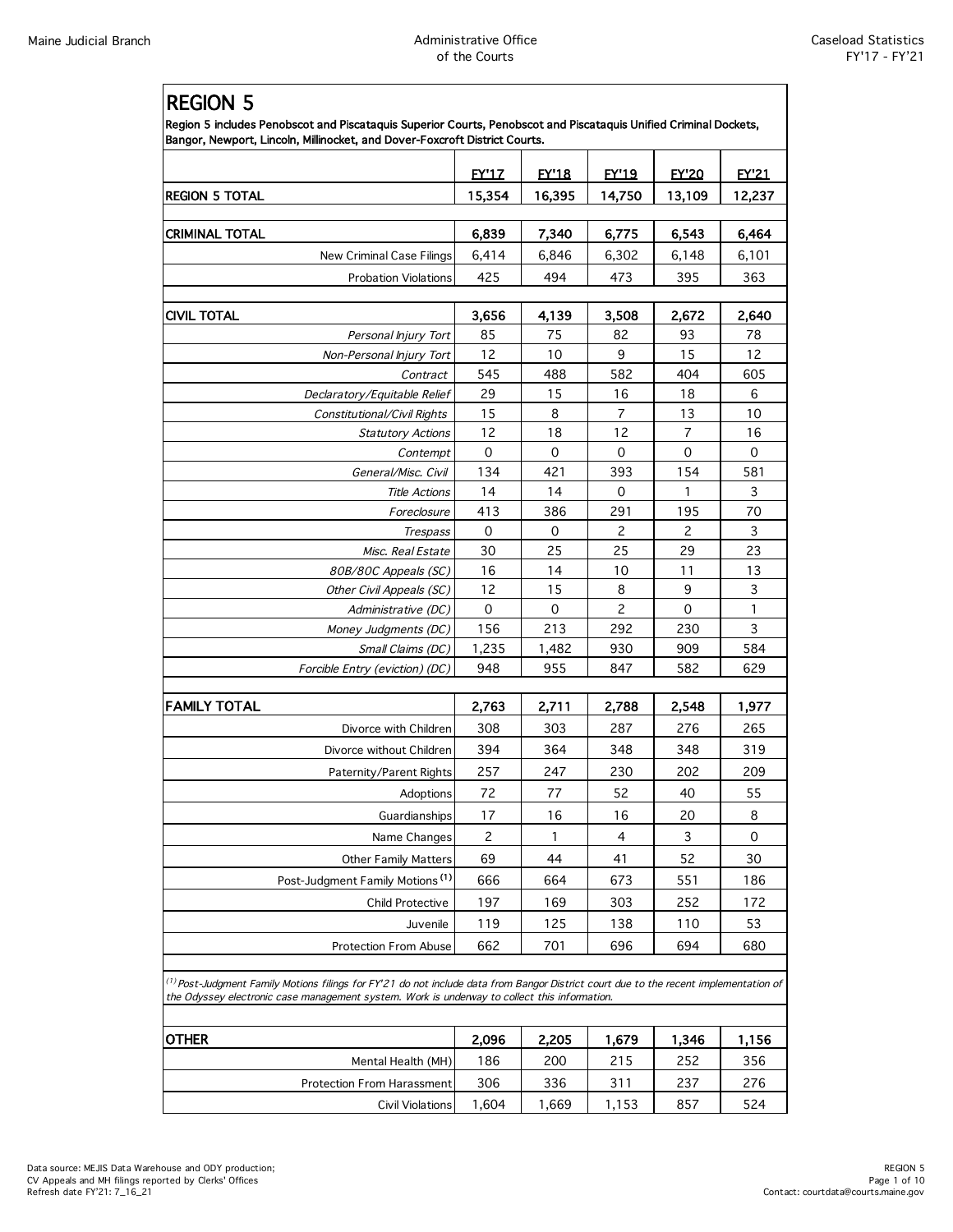| <b>REGION 5</b>                   | <b>EY'17</b>   | <b>EY'18</b> | <b>EY'19</b>   | <b>EY'20</b> | <b>FY'21</b> |  |
|-----------------------------------|----------------|--------------|----------------|--------------|--------------|--|
|                                   | 332            | 295          | 254            | 236          | 197          |  |
| PENOBSCOT SUPERIOR COURT TOTAL    |                |              |                |              |              |  |
| <b>CRIMINAL TOTAL</b>             | 5              | 12           | 3              | 4            | 10           |  |
| <b>Probation Violations</b>       | 5              | 12           | 3              | 4            | 10           |  |
|                                   |                |              |                |              |              |  |
| <b>CIVIL TOTAL</b>                | 327            | 283          | 251            | 232          | 187          |  |
| Personal Injury Tort (SC)         | 75             | 65           | 77             | 79           | 67           |  |
| Non-Personal Injury Tort (SC)     | $\overline{7}$ | 2            | 5              | 5            | 8            |  |
| Contract (SC)                     | 42             | 36           | 26             | 32           | 19           |  |
| Declaratory/Equitable Relief (SC) | 18             | 5            | 9              | 11           | 3            |  |
| Constitutional/Civil Rights (SC)  | 15             | 8            | $\overline{7}$ | 12           | 10           |  |
| <b>Statutory Actions (SC)</b>     | 10             | 13           | 10             | 5            | 14           |  |
| Contempt (SC)                     | $\mathbf 0$    | 0            | $\Omega$       | $\mathbf 0$  | $\mathbf 0$  |  |
| General/Misc. Civil (SC)          | 21             | 31           | 38             | 17           | 29           |  |
| Title Actions (SC)                | 4              | 2            | $\Omega$       | 1            | 2            |  |
| Foreclosure (SC)                  | 90             | 77           | 54             | 36           | 10           |  |
| Trespass (SC)                     | 0              | $\Omega$     | 2              | 1            | 1            |  |
| Misc. Real Estate (SC)            | 20             | 15           | 9              | 13           | 8            |  |
| 80B/80C Appeals (SC)              | 14             | 14           | 8              | 11           | 13           |  |
| Other Civil Appeals (SC)          | 11             | 15           | 6              | 9            | 3            |  |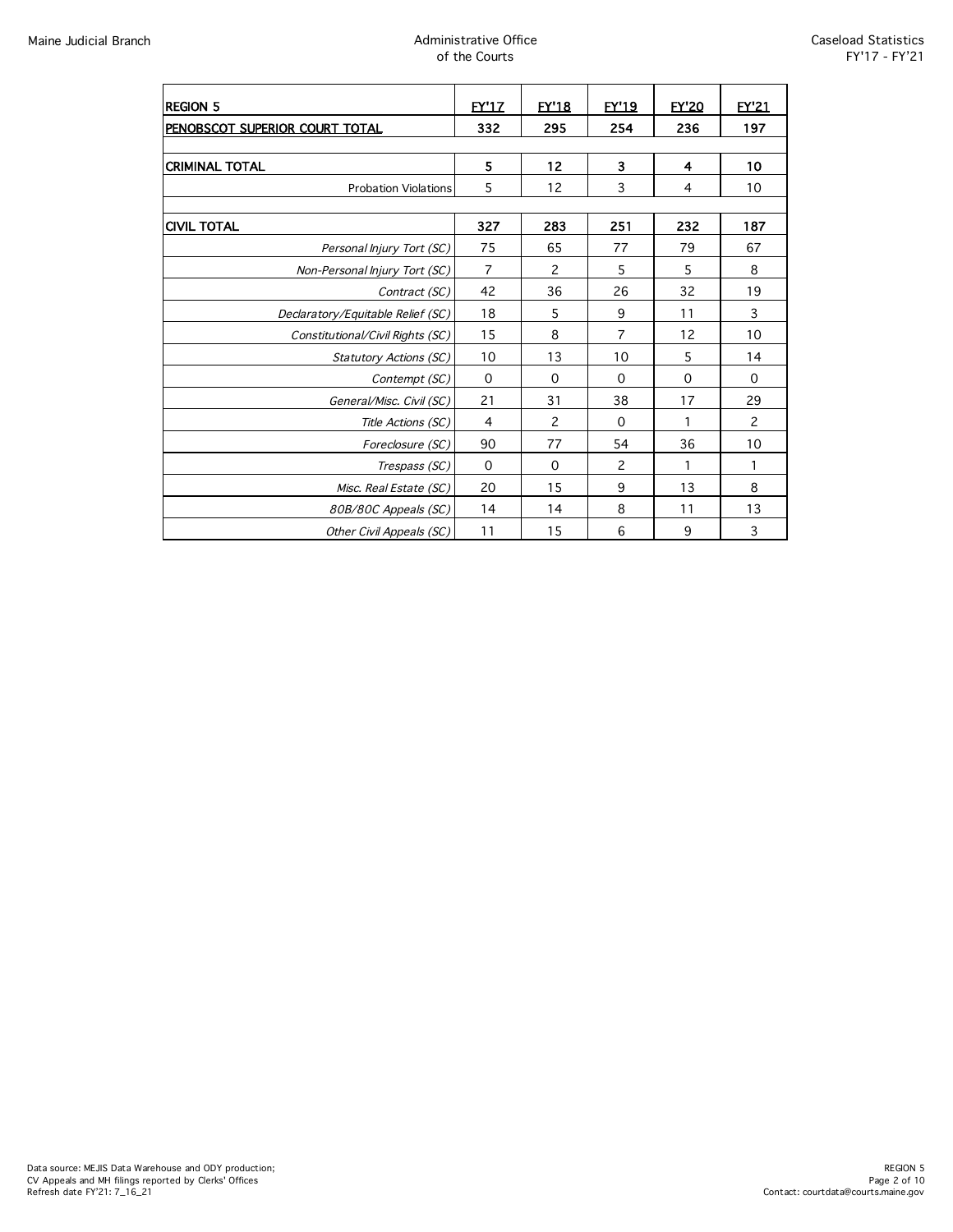| <b>REGION 5</b>                          | <b>EY'17</b> | EY'18 | <b>EY'19</b> | <b>EY'20</b> | <b>EY'21</b> |
|------------------------------------------|--------------|-------|--------------|--------------|--------------|
| IPENOBSCOT UNIFIED CRIMINAL DOCKET TOTAL | 7,660        | 8,227 | 7,240        | 6,675        | 6,314        |
| Implementation date: 1/4/10              |              |       |              |              |              |
|                                          |              |       |              |              |              |
| <b>CRIMINAL TOTAL</b>                    | 6,331        | 6,827 | 6.320        | 6.084        | 5,940        |
| New Criminal Case Filings                | 5,955        | 6,365 | 5,881        | 5,712        | 5,604        |
| <b>Probation Violations</b>              | 376          | 462   | 439          | 372          | 336          |
|                                          |              |       |              |              |              |
| <b>ICIVIL VIOLATIONS</b>                 | 1.329        | 1.400 | 920          | 591          | 374          |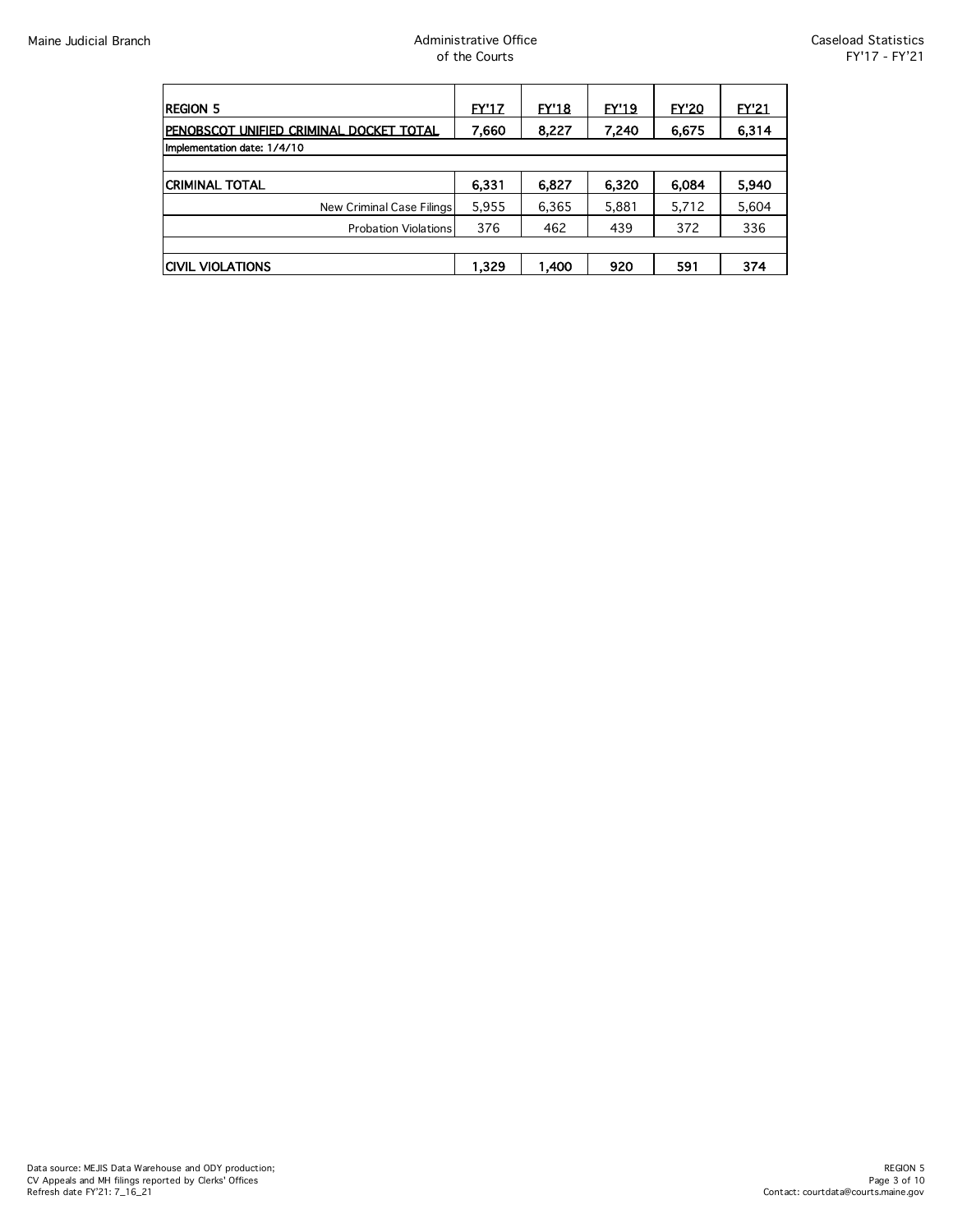| <b>REGION 5</b>                   | <b>EY'17</b>   | <b>EY'18</b>   | <b>EY'19</b>   | <b>FY'20</b>   | <b>FY'21</b> |
|-----------------------------------|----------------|----------------|----------------|----------------|--------------|
| PISCATAQUIS SUPERIOR COURT TOTAL  | 21             | 16             | 20             | 21             | 13           |
|                                   |                |                |                |                |              |
| <b>CRIMINAL TOTAL</b>             | $\mathbf 0$    | $\mathbf 0$    | 0              | 1              | 1            |
| <b>Probation Violations</b>       | $\Omega$       | $\mathbf 0$    | $\Omega$       |                | 1            |
|                                   |                |                |                |                |              |
| <b>CIVIL TOTAL</b>                | 21             | 16             | 20             | 20             | 12           |
| Personal Injury Tort (SC)         | $\overline{c}$ | 1              | $\Omega$       | 6              | 4            |
| Non-Personal Injury Tort (SC)     | 1              | $\mathbf 0$    | 0              | 0              | 0            |
| Contract (SC)                     | $\mathbf 0$    | 1              | 3              | 3              | 3            |
| Declaratory/Equitable Relief (SC) | 1              | $\overline{c}$ | 0              | $\mathbf 0$    | $\mathbf 0$  |
| Constitutional/Civil Rights (SC)  | 0              | $\mathbf 0$    | $\Omega$       | 1              | 0            |
| <b>Statutory Actions (SC)</b>     | 0              | 0              | 0              | 1              | 0            |
| Contempt (SC)                     | 0              | $\mathbf 0$    | $\Omega$       | $\Omega$       | 0            |
| General/Misc. Civil (SC)          | 1              | 4              | 3              | 1              | 2            |
| Title Actions (SC)                | 0              | $\overline{c}$ | 0              | 0              | 0            |
| Foreclosure (SC)                  | 9              | 5              | 7              | 6              | 1            |
| Trespass (SC)                     | $\Omega$       | $\Omega$       | $\Omega$       | $\Omega$       | 1            |
| Misc. Real Estate (SC)            | 4              | 1              | 3              | $\overline{c}$ | 1            |
| 80B/80C Appeals (SC)              | $\overline{c}$ | $\mathbf 0$    | $\overline{c}$ | $\Omega$       | $\mathbf 0$  |
| Other Civil Appeals (SC)          | 1              | $\mathbf 0$    | $\overline{c}$ | 0              | 0            |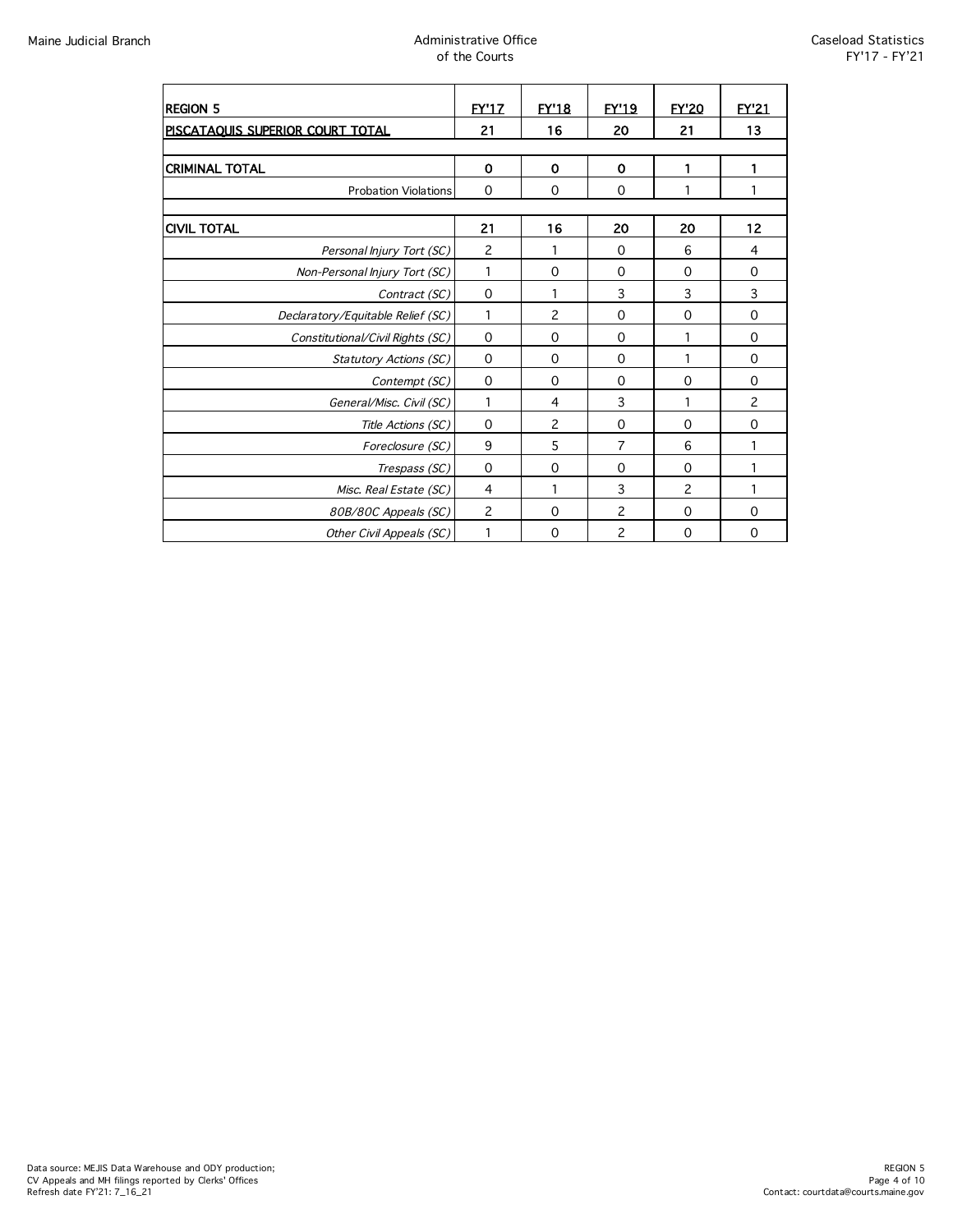| Region 5                                  | EY'17 | EY'18 | EY'19 | <b>EY'20</b> | <b>EY'21</b> |  |
|-------------------------------------------|-------|-------|-------|--------------|--------------|--|
| PISCATAOUIS UNIFIED CRIMINAL DOCKET TOTAL | 777   | 768   | 685   | 720          | 663          |  |
| Implementation date: 4/1/13               |       |       |       |              |              |  |
|                                           |       |       |       |              |              |  |
| ICRIMINAL TOTAL                           | 502   | 499   | 452   | 454          | 513          |  |
| New Criminal Case Filings                 | 459   | 481   | 421   | 436          | 497          |  |
| <b>Probation Violations</b>               | 43    | 18    | 31    | 18           | 16           |  |
|                                           |       |       |       |              |              |  |
| ICIVIL VIOLATIONS                         | 275   | 269   | 233   | 266          | 150          |  |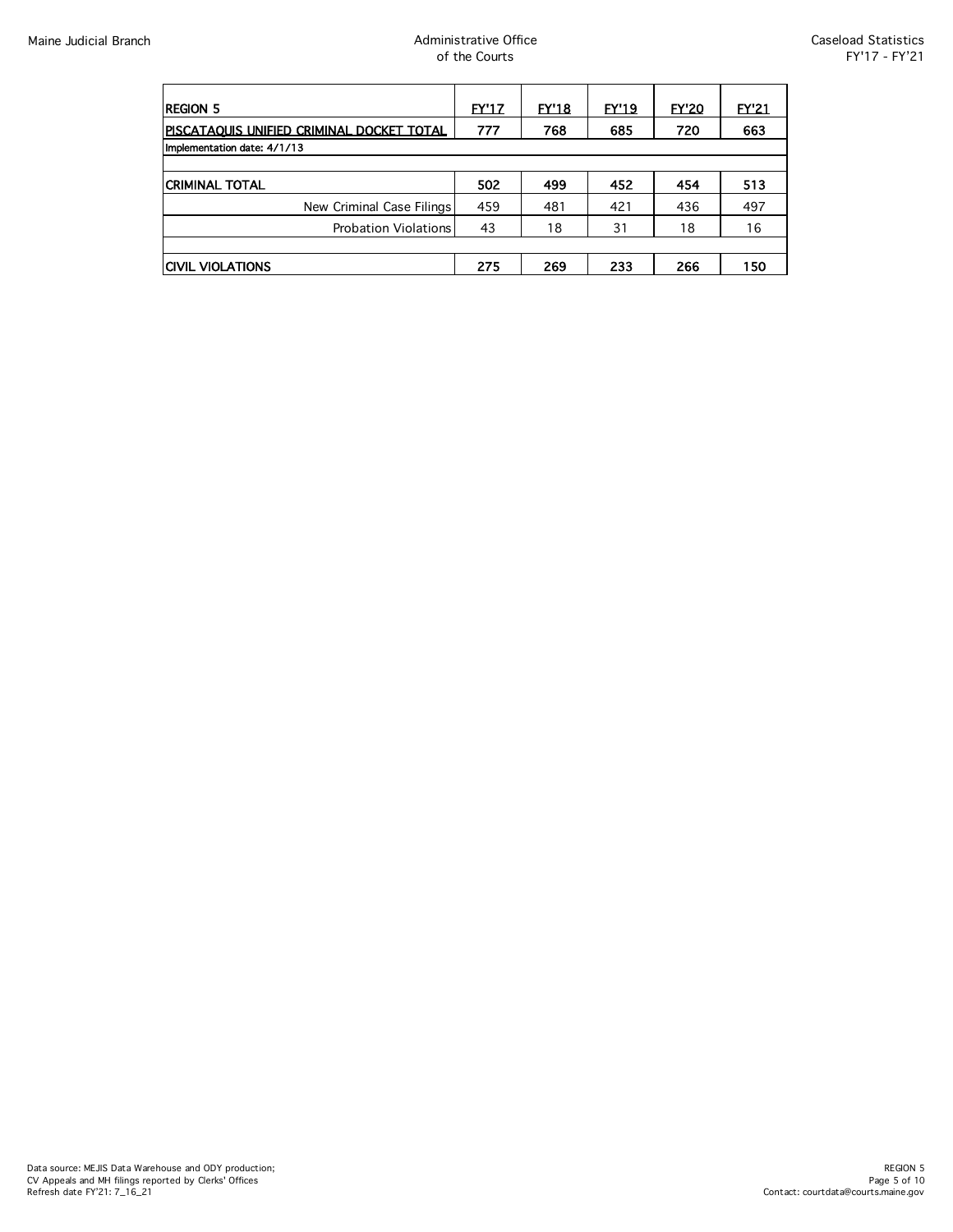| <b>REGION 5</b>                                                                                                                                                                                                                                  | <b>FY'17</b>   | <b>EY'18</b> | <b>EY'19</b> | <b>FY'20</b> | <b>EY'21</b>        |
|--------------------------------------------------------------------------------------------------------------------------------------------------------------------------------------------------------------------------------------------------|----------------|--------------|--------------|--------------|---------------------|
| <b>BANGOR DISTRICT COURT TOTAL</b>                                                                                                                                                                                                               | 4,263          | 4,494        | 4,104        | 3,483        | 2,966               |
|                                                                                                                                                                                                                                                  |                |              |              |              |                     |
| <b>CRIMINAL TOTAL</b>                                                                                                                                                                                                                            | 0              | 0            | 0            | 0            | $\mathbf 0$         |
| <b>Probation Violations</b>                                                                                                                                                                                                                      | 0              | 0            | 0            | 0            | 0                   |
| <b>CIVIL TOTAL</b>                                                                                                                                                                                                                               | 2,212          | 2,420        | 2,012        | 1,549        | 1,424               |
| Personal Injury Tort (DC)                                                                                                                                                                                                                        | 7              | 4            | 1            | 6            | 4                   |
| Non-Personal Injury Tort (DC)                                                                                                                                                                                                                    | $\mathsf 3$    | 4            | 4            | 8            | $\overline{c}$      |
| Contract (DC)                                                                                                                                                                                                                                    | 271            | 184          | 240          | 209          | 395                 |
| Declaratory/Equitable Relief (DC)                                                                                                                                                                                                                | 5              | 8            | 5            | 3            | 1                   |
| Constitutional/Civil Rights (DC)                                                                                                                                                                                                                 | $\mathbf 0$    | 0            | 0            | 0            | $\mathbf 0$         |
| Statutory Actions (DC)                                                                                                                                                                                                                           | 1              | 1            | 1            | 1            | 1                   |
| Contempt (DC)                                                                                                                                                                                                                                    | $\overline{0}$ | 0            | 0            | 0            | 0                   |
| General/Misc. Civil (DC)                                                                                                                                                                                                                         | 81             | 255          | 208          | 83           | 171                 |
| Title Actions (DC)                                                                                                                                                                                                                               | $\overline{4}$ | 5            | 0            | $\mathbf 0$  | $\mathbf 0$         |
| Foreclosure (DC)                                                                                                                                                                                                                                 | 178            | 145          | 112          | 71           | 28                  |
| Trespass (DC)                                                                                                                                                                                                                                    | 0              | 0            | 0            | 0            | 0                   |
| Misc. Real Estate (DC)                                                                                                                                                                                                                           | 4              | 5            | 9            | 11           | 9                   |
| Administrative (DC)                                                                                                                                                                                                                              | $\mathbf 0$    | 0            | 0            | 0            | 0                   |
| Money Judgments (DC)                                                                                                                                                                                                                             | 110            | 129          | 195          | 151          | 1                   |
| Small Claims (DC)                                                                                                                                                                                                                                | 763            | 899          | 566          | 558          | 305                 |
| Forcible Entry (eviction) (DC)                                                                                                                                                                                                                   | 785            | 781          | 671          | 448          | 507                 |
| <b>FAMILY TOTAL</b>                                                                                                                                                                                                                              | 1,659          | 1,642        | 1,680        | 1,545        | 1,032               |
| Divorce with Children                                                                                                                                                                                                                            | 173            | 184          | 178          | 166          | 144                 |
| Divorce without Children                                                                                                                                                                                                                         | 221            | 215          | 201          | 194          | 178                 |
| Paternity/Parent Rights                                                                                                                                                                                                                          | 135            | 137          | 143          | 120          | 129                 |
| Adoptions                                                                                                                                                                                                                                        | 52             | 56           | 41           | 28           | 33                  |
| Guardianships                                                                                                                                                                                                                                    | 6              | 10           | 15           | 15           | $\mathbf{1}$        |
| Name Changes                                                                                                                                                                                                                                     | $\overline{c}$ | 1            | 3            | 1            | $\mathsf{O}\xspace$ |
| <b>Other Family Matters</b>                                                                                                                                                                                                                      | 36             | 24           | 19           | 32           | 17                  |
| Post-Judgment Family Motions <sup>(1)</sup>                                                                                                                                                                                                      | 436            | 420          | 379          | 350          | N/A                 |
| Child Protective                                                                                                                                                                                                                                 | 130            | 115          | 174          | 151          | 106                 |
| Juvenile                                                                                                                                                                                                                                         | 70             | 59           | 94           | 59           | 27                  |
| Protection From Abuse                                                                                                                                                                                                                            | 398            | 421          | 433          | 429          | 397                 |
|                                                                                                                                                                                                                                                  |                |              |              |              |                     |
| <b>OTHER</b>                                                                                                                                                                                                                                     | 392            | 432          | 412          | 389          | 510                 |
| Mental Health (MH)                                                                                                                                                                                                                               | 186            | 200          | 215          | 252          | 356                 |
| Protection From Harassment                                                                                                                                                                                                                       | 206            | 232          | 197          | 137          | 154                 |
| <sup>(1)</sup> Post-Judgment Family Motions filings for FY'21 do not include data from Bangor District court due to the recent implementation of<br>the Odyssey electronic case management system. Work is underway to collect this information. |                |              |              |              |                     |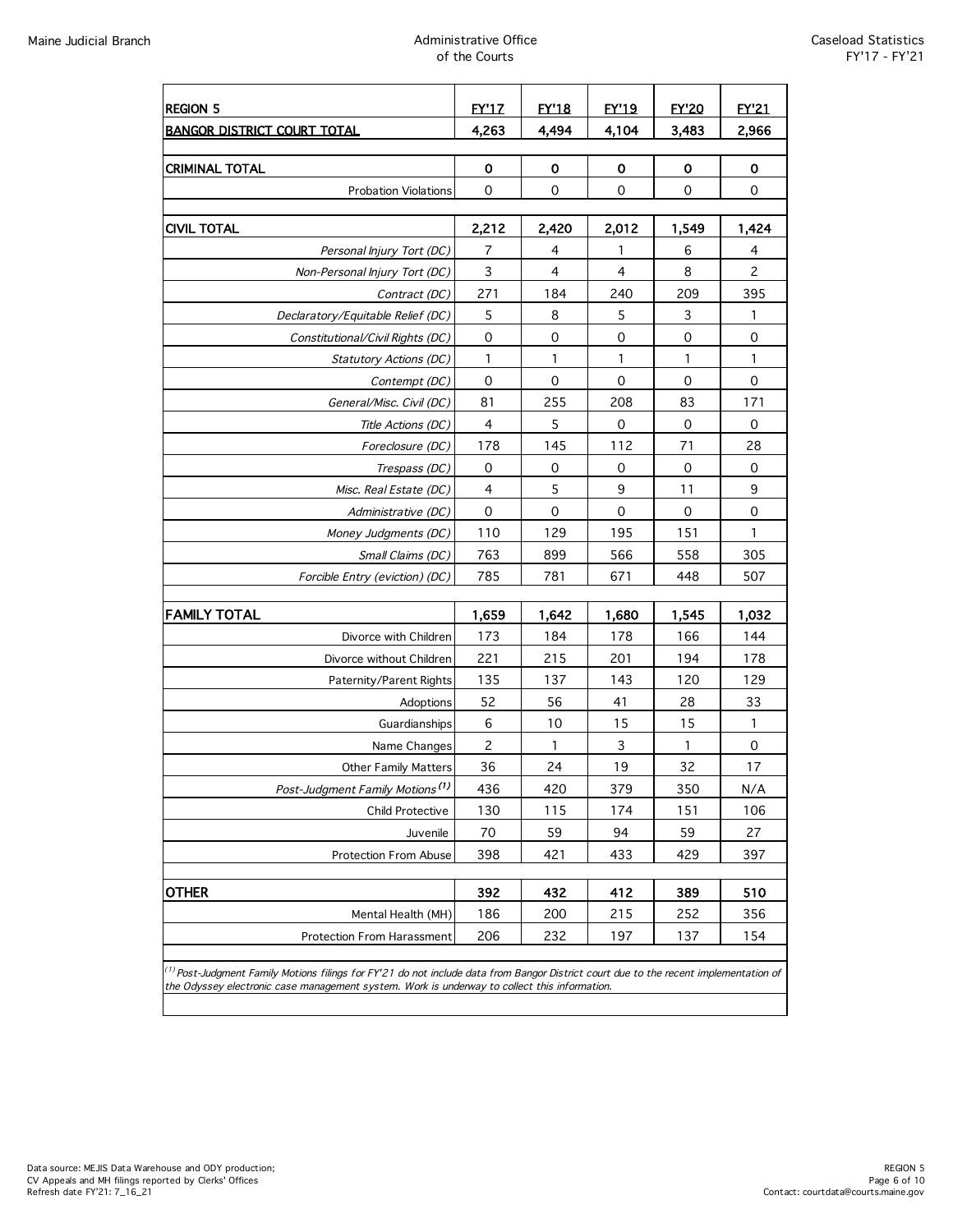| <b>REGION 5</b>                   | <b>EY'17</b>   | <b>EY'18</b>   | <b>EY'19</b>   | <b>EY'20</b>   | <b>EY'21</b>   |
|-----------------------------------|----------------|----------------|----------------|----------------|----------------|
| NEWPORT DISTRICT COURT TOTAL      | 973            | 1,091          | 1,028          | 870            | 939            |
|                                   |                |                |                |                |                |
| <b>CRIMINAL TOTAL</b>             | 1              | 2              | 0              | 0              | 0              |
| <b>Probation Violations</b>       | $\mathbf{1}$   | $\overline{c}$ | 0              | 0              | 0              |
|                                   |                |                |                |                |                |
| <b>CIVIL TOTAL</b>                | 447            | 593            | 457            | 383            | 466            |
| Personal Injury Tort (DC)         | 0              | 2              | 3              | 1              | 1              |
| Non-Personal Injury Tort (DC)     | $\mathbf 0$    | $\mathbf 0$    | 0              | 1              | 1              |
| Contract (DC)                     | 83             | 78             | 75             | 79             | 85             |
| Declaratory/Equitable Relief (DC) | 4              | 0              | 2              | 1              | 1              |
| Constitutional/Civil Rights (DC)  | $\mathbf 0$    | 0              | $\mathbf 0$    | 0              | 0              |
| <b>Statutory Actions (DC)</b>     | 0              | 1              | 0              | 0              | 0              |
| Contempt (DC)                     | $\mathbf 0$    | 0              | 0              | $\mathbf 0$    | $\mathbf 0$    |
| General/Misc. Civil (DC)          | 17             | 50             | 58             | 37             | 217            |
| Title Actions (DC)                | 4              | 3              | $\mathbf 0$    | $\mathbf 0$    | $\mathbf 0$    |
| Foreclosure (DC)                  | 50             | 71             | 56             | 33             | 12             |
| Trespass (DC)                     | 0              | 0              | 0              | 0              | 0              |
| Misc. Real Estate (DC)            | 0              | $\overline{c}$ | 1              | $\overline{c}$ | $\overline{c}$ |
| Administrative (DC)               | $\mathbf 0$    | 0              | $\overline{c}$ | $\mathbf 0$    | $\mathbf{1}$   |
| Money Judgments (DC)              | 18             | 37             | 48             | 28             | 0              |
| Small Claims (DC)                 | 201            | 268            | 134            | 136            | 90             |
| Forcible Entry (eviction) (DC)    | 70             | 81             | 78             | 65             | 56             |
|                                   |                |                |                |                |                |
| <b>FAMILY TOTAL</b>               | 472            | 424            | 491            | 432            | 412            |
| Divorce with Children             | 61             | 52             | 51             | 51             | 55             |
| Divorce without Children          | 83             | 54             | 61             | 70             | 70             |
| Paternity/Parent Rights           | 48             | 44             | 31             | 31             | 27             |
| Adoptions                         | $\overline{7}$ | 3              | 4              | 3              | 5              |
| Guardianships                     | 5              | 0              | 1              | $\overline{c}$ | $\overline{c}$ |
| Name Changes                      | $\mathbf 0$    | 0              | 0              | 0              | 0              |
| <b>Other Family Matters</b>       | 9              | 8              | 9              | 13             | 6              |
| Post-Judgment Family Motions      | 100            | 98             | 133            | 101            | 90             |
| Child Protective                  | 25             | 14             | 64             | 37             | 24             |
| Juvenile                          | 19             | 23             | 16             | 8              | 7              |
| Protection From Abuse             | 115            | 128            | 121            | 116            | 126            |
|                                   |                |                |                |                |                |
| <b>OTHER</b>                      | 53             | 72             | 80             | 55             | 61             |
| Protection From Harassment        | 53             | 72             | 80             | 55             | 61             |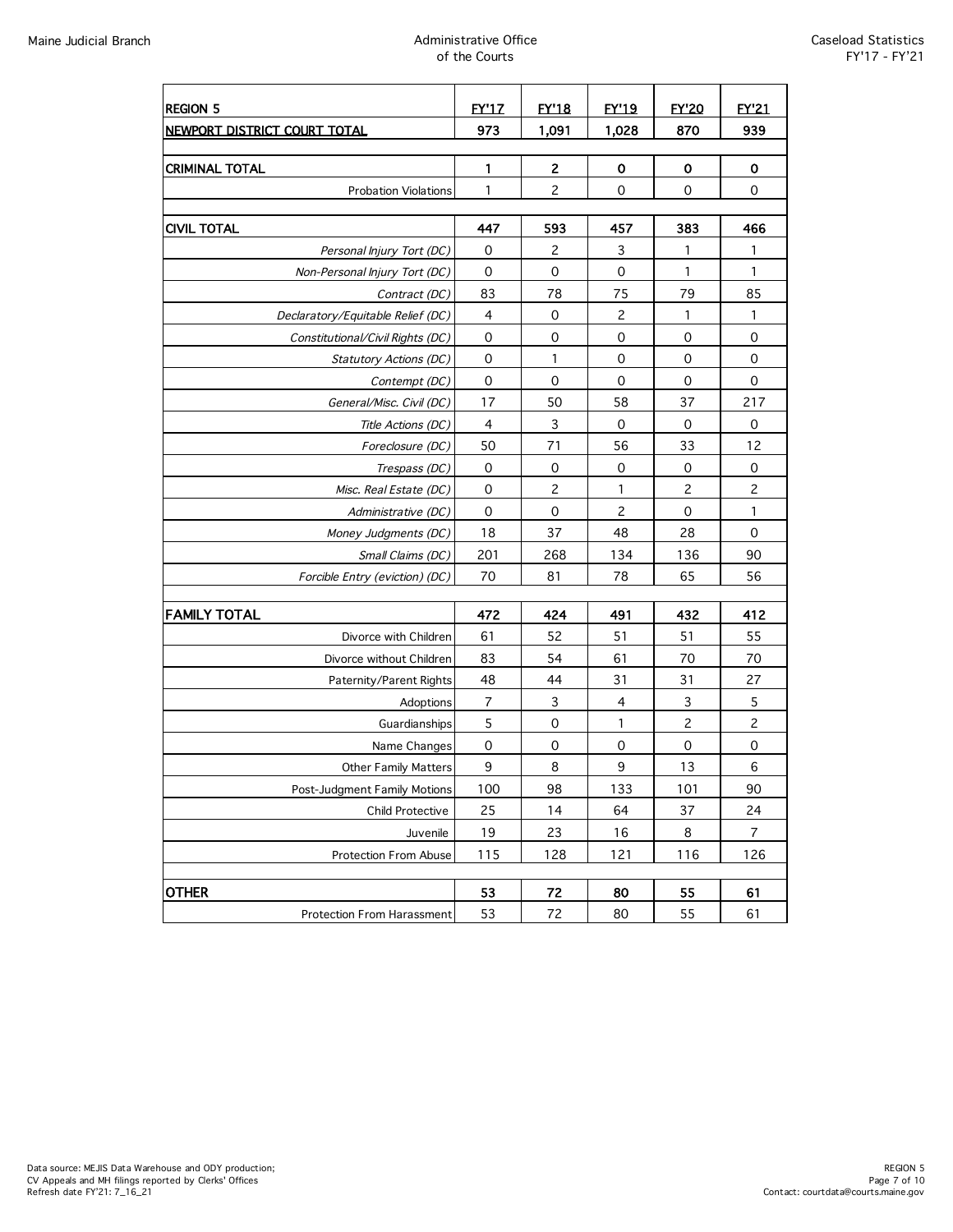| <b>REGION 5</b>                                                                                                                                                                                                                                                                                                                                                                                                                                                                                                                                                                                                                                                                                                                                                                                                                                                                                                                                                                                                                        | <b>EY'17</b> | <b>EY'18</b> | <b>EY'19</b> | <b>FY'20</b> | <b>EY'21</b>   |
|----------------------------------------------------------------------------------------------------------------------------------------------------------------------------------------------------------------------------------------------------------------------------------------------------------------------------------------------------------------------------------------------------------------------------------------------------------------------------------------------------------------------------------------------------------------------------------------------------------------------------------------------------------------------------------------------------------------------------------------------------------------------------------------------------------------------------------------------------------------------------------------------------------------------------------------------------------------------------------------------------------------------------------------|--------------|--------------|--------------|--------------|----------------|
| <b>LINCOLN DISTRICT COURT TOTAL</b>                                                                                                                                                                                                                                                                                                                                                                                                                                                                                                                                                                                                                                                                                                                                                                                                                                                                                                                                                                                                    | 745          | 813          | 693          | 633          | 620            |
|                                                                                                                                                                                                                                                                                                                                                                                                                                                                                                                                                                                                                                                                                                                                                                                                                                                                                                                                                                                                                                        |              |              |              |              |                |
|                                                                                                                                                                                                                                                                                                                                                                                                                                                                                                                                                                                                                                                                                                                                                                                                                                                                                                                                                                                                                                        | 0            | 0            | 0            | 0            | 0              |
| <b>Probation Violations</b>                                                                                                                                                                                                                                                                                                                                                                                                                                                                                                                                                                                                                                                                                                                                                                                                                                                                                                                                                                                                            | 0            | 0            | 0            | 0            | 0              |
|                                                                                                                                                                                                                                                                                                                                                                                                                                                                                                                                                                                                                                                                                                                                                                                                                                                                                                                                                                                                                                        |              |              |              |              | 289            |
|                                                                                                                                                                                                                                                                                                                                                                                                                                                                                                                                                                                                                                                                                                                                                                                                                                                                                                                                                                                                                                        |              |              |              |              | 1              |
|                                                                                                                                                                                                                                                                                                                                                                                                                                                                                                                                                                                                                                                                                                                                                                                                                                                                                                                                                                                                                                        |              |              |              |              | $\mathbf{1}$   |
|                                                                                                                                                                                                                                                                                                                                                                                                                                                                                                                                                                                                                                                                                                                                                                                                                                                                                                                                                                                                                                        |              |              |              |              | 68             |
|                                                                                                                                                                                                                                                                                                                                                                                                                                                                                                                                                                                                                                                                                                                                                                                                                                                                                                                                                                                                                                        |              |              |              |              | 1              |
|                                                                                                                                                                                                                                                                                                                                                                                                                                                                                                                                                                                                                                                                                                                                                                                                                                                                                                                                                                                                                                        |              |              |              |              | 0              |
|                                                                                                                                                                                                                                                                                                                                                                                                                                                                                                                                                                                                                                                                                                                                                                                                                                                                                                                                                                                                                                        |              |              |              |              | 1              |
|                                                                                                                                                                                                                                                                                                                                                                                                                                                                                                                                                                                                                                                                                                                                                                                                                                                                                                                                                                                                                                        |              |              |              |              | 0              |
|                                                                                                                                                                                                                                                                                                                                                                                                                                                                                                                                                                                                                                                                                                                                                                                                                                                                                                                                                                                                                                        |              |              |              |              | 116            |
|                                                                                                                                                                                                                                                                                                                                                                                                                                                                                                                                                                                                                                                                                                                                                                                                                                                                                                                                                                                                                                        |              |              |              |              | 0              |
|                                                                                                                                                                                                                                                                                                                                                                                                                                                                                                                                                                                                                                                                                                                                                                                                                                                                                                                                                                                                                                        |              |              |              |              | 8              |
|                                                                                                                                                                                                                                                                                                                                                                                                                                                                                                                                                                                                                                                                                                                                                                                                                                                                                                                                                                                                                                        |              |              |              |              | 1              |
|                                                                                                                                                                                                                                                                                                                                                                                                                                                                                                                                                                                                                                                                                                                                                                                                                                                                                                                                                                                                                                        |              |              |              |              | $\overline{c}$ |
|                                                                                                                                                                                                                                                                                                                                                                                                                                                                                                                                                                                                                                                                                                                                                                                                                                                                                                                                                                                                                                        |              |              |              |              | 0              |
|                                                                                                                                                                                                                                                                                                                                                                                                                                                                                                                                                                                                                                                                                                                                                                                                                                                                                                                                                                                                                                        |              |              |              |              | 1              |
|                                                                                                                                                                                                                                                                                                                                                                                                                                                                                                                                                                                                                                                                                                                                                                                                                                                                                                                                                                                                                                        |              |              |              |              | 60             |
|                                                                                                                                                                                                                                                                                                                                                                                                                                                                                                                                                                                                                                                                                                                                                                                                                                                                                                                                                                                                                                        |              |              |              |              | 29             |
|                                                                                                                                                                                                                                                                                                                                                                                                                                                                                                                                                                                                                                                                                                                                                                                                                                                                                                                                                                                                                                        |              |              |              |              |                |
| <b>FAMILY TOTAL</b>                                                                                                                                                                                                                                                                                                                                                                                                                                                                                                                                                                                                                                                                                                                                                                                                                                                                                                                                                                                                                    | 367          | 347          | 338          | 330          | 284            |
| Divorce with Children                                                                                                                                                                                                                                                                                                                                                                                                                                                                                                                                                                                                                                                                                                                                                                                                                                                                                                                                                                                                                  | 43           | 35           | 31           | 30           | 34             |
| Divorce without Children                                                                                                                                                                                                                                                                                                                                                                                                                                                                                                                                                                                                                                                                                                                                                                                                                                                                                                                                                                                                               | 50           | 53           | 45           | 43           | 41             |
| Paternity/Parent Rights                                                                                                                                                                                                                                                                                                                                                                                                                                                                                                                                                                                                                                                                                                                                                                                                                                                                                                                                                                                                                | 44           | 43           | 30           | 28           | 30             |
| Adoptions                                                                                                                                                                                                                                                                                                                                                                                                                                                                                                                                                                                                                                                                                                                                                                                                                                                                                                                                                                                                                              | 7            | 8            | 3            | 7            | 9              |
| Guardianships                                                                                                                                                                                                                                                                                                                                                                                                                                                                                                                                                                                                                                                                                                                                                                                                                                                                                                                                                                                                                          | 4            | 5            | $\mathbf 0$  | 3            | 0              |
| Name Changes                                                                                                                                                                                                                                                                                                                                                                                                                                                                                                                                                                                                                                                                                                                                                                                                                                                                                                                                                                                                                           | 0            | 0            | 1            | 0            | 0              |
| <b>Other Family Matters</b>                                                                                                                                                                                                                                                                                                                                                                                                                                                                                                                                                                                                                                                                                                                                                                                                                                                                                                                                                                                                            | 15           | 5            | 6            | 3            | $\overline{7}$ |
| Post-Judgment Family Motions                                                                                                                                                                                                                                                                                                                                                                                                                                                                                                                                                                                                                                                                                                                                                                                                                                                                                                                                                                                                           | 65           | 54           | 86           | 57           | 55             |
| Child Protective                                                                                                                                                                                                                                                                                                                                                                                                                                                                                                                                                                                                                                                                                                                                                                                                                                                                                                                                                                                                                       | 25           | 29           | 39           | 39           | 20             |
| Juvenile                                                                                                                                                                                                                                                                                                                                                                                                                                                                                                                                                                                                                                                                                                                                                                                                                                                                                                                                                                                                                               | 24           | 29           | 25           | 31           | 13             |
| Protection From Abuse                                                                                                                                                                                                                                                                                                                                                                                                                                                                                                                                                                                                                                                                                                                                                                                                                                                                                                                                                                                                                  | 90           | 86           | 72           | 89           | 75             |
| <b>CRIMINAL TOTAL</b><br><b>CIVIL TOTAL</b><br>337<br>439<br>328<br>264<br>3<br>0<br>0<br>0<br>Personal Injury Tort (DC)<br>3<br>$\mathbf{1}$<br>$\mathbf 0$<br>0<br>Non-Personal Injury Tort (DC)<br>61<br>42<br>77<br>65<br>Contract (DC)<br>$\mathbf 0$<br>3<br>Declaratory/Equitable Relief (DC)<br>0<br>0<br>$\mathbf 0$<br>0<br>0<br>0<br>Constitutional/Civil Rights (DC)<br>0<br>0<br>0<br>1<br>Statutory Actions (DC)<br>0<br>0<br>0<br>0<br>Contempt (DC)<br>$\overline{7}$<br>5<br>60<br>50<br>General/Misc. Civil (DC)<br>$\mathbf{1}$<br>$\overline{c}$<br>$\mathbf 0$<br>$\mathbf 0$<br>Title Actions (DC)<br>46<br>28<br>27<br>56<br>Foreclosure (DC)<br>$\mathbf 0$<br>$\mathbf 0$<br>0<br>0<br>Trespass (DC)<br>$\overline{c}$<br>0<br>1<br>1<br>Misc. Real Estate (DC)<br>0<br>0<br>0<br>0<br>Administrative (DC)<br>17<br>30<br>26<br>44<br>Money Judgments (DC)<br>150<br>160<br>106<br>104<br>Small Claims (DC)<br>52<br>51<br>39<br>47<br>Forcible Entry (eviction) (DC)<br><b>OTHER</b><br>41<br>27<br>27<br>39 |              |              |              |              |                |
|                                                                                                                                                                                                                                                                                                                                                                                                                                                                                                                                                                                                                                                                                                                                                                                                                                                                                                                                                                                                                                        |              |              |              |              | 47             |
| Protection From Harassment                                                                                                                                                                                                                                                                                                                                                                                                                                                                                                                                                                                                                                                                                                                                                                                                                                                                                                                                                                                                             | 41           | 27           | 27           | 39           | 47             |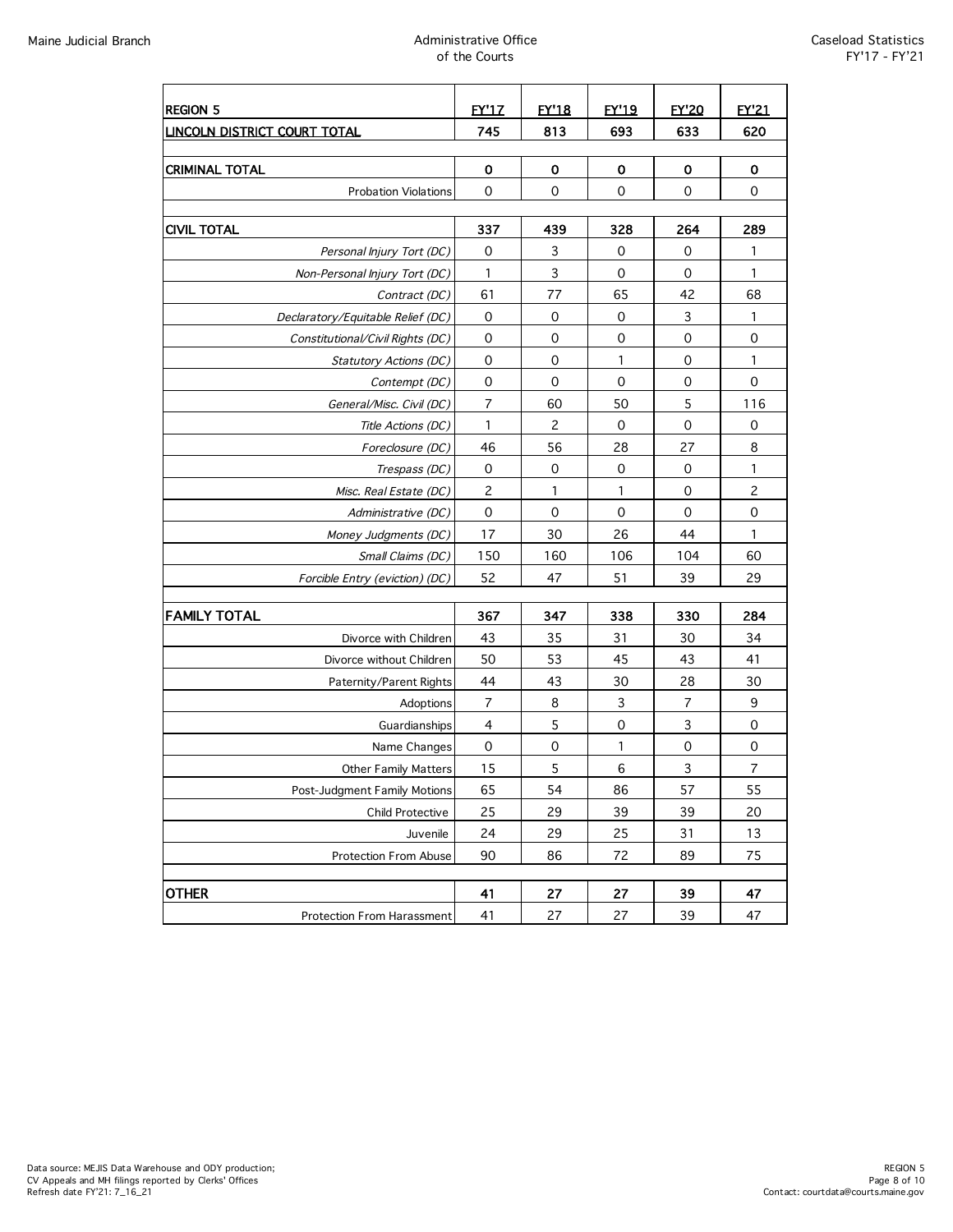| <b>REGION 5</b>                         | <b>FY'17</b> | <b>FY'18</b> | <b>FY'19</b> | <b>FY'20</b> | <b>FY'21</b> |
|-----------------------------------------|--------------|--------------|--------------|--------------|--------------|
| <b>MILLINOCKET DISTRICT COURT TOTAL</b> |              |              |              |              |              |
|                                         |              |              |              |              |              |
| <b>FAMILY TOTAL</b>                     |              |              |              | $\epsilon$   |              |
| Post-Judgment Family Motions            |              |              |              |              |              |